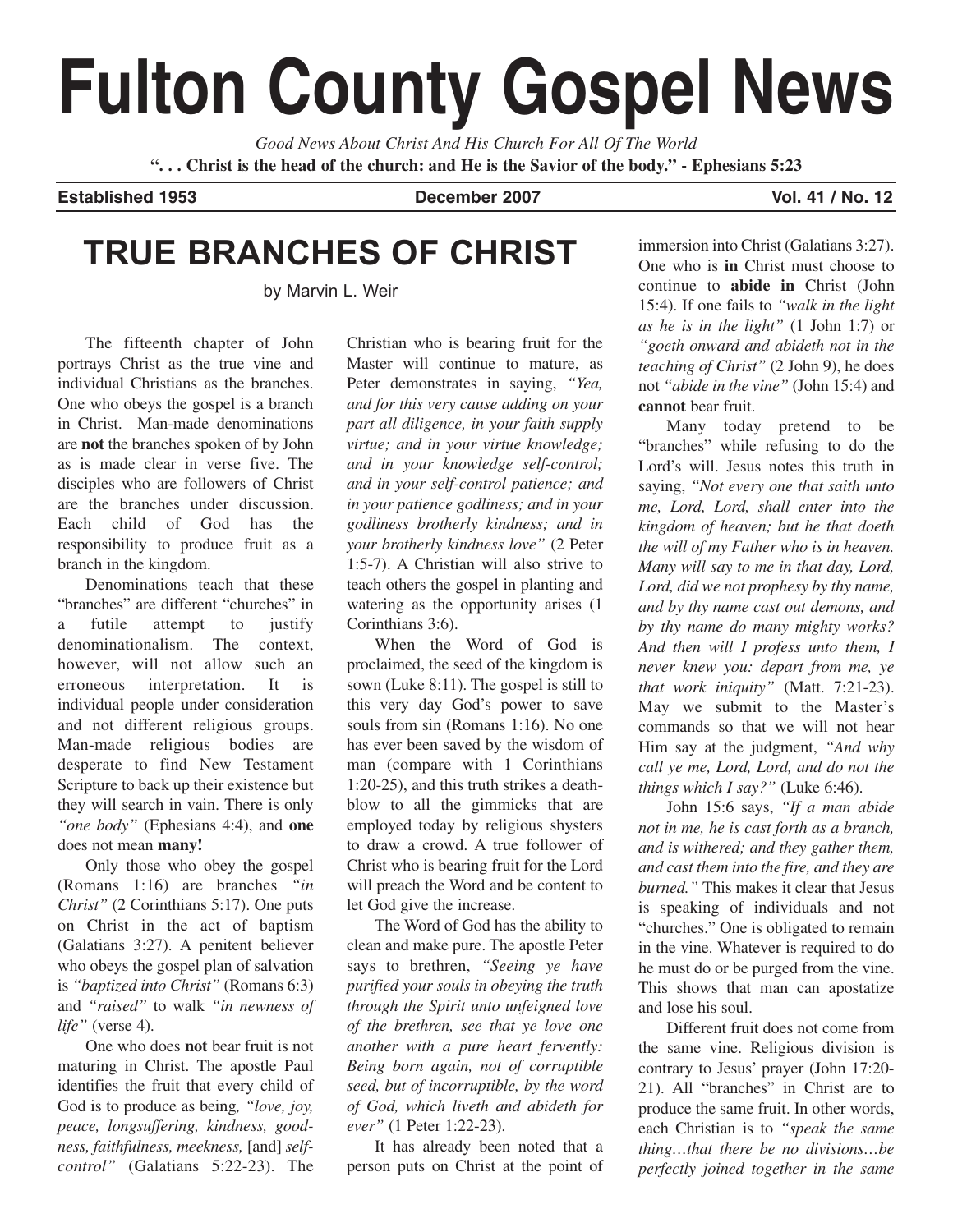#### **FULTON COUNTY GOSPEL NEWS** USPS Publication #211780

. . . is a Periodical publication issued monthly by the Church of Christ at Third and Bethel (P.O. Box 251), Mammoth Spring, AR 72554-0251. **POSTMASTER: Please mail all changes of address to the above address.**

**FCGN** is mailed free of charge to any who care to receive it. We will be happy to add any names to the regular mailing list. If you send in a name we must have a complete address, including number and street name, or R.R. or HCR number, plus box number, or a P.O. Box number and the **NINE DIGIT ZIP CODE**. This paper is supported by voluntary contributions for which we are grateful. Financial information will be furnished upon request. **Mail all address corrections or manuscripts to:**

#### **FULTON COUNTY GOSPEL NEWS** P.O. Box 251

Mammoth Spring, AR 72554

| Lee Moses $\dots\dots\dots\dots\dots\dots$ . EDITOR |  |
|-----------------------------------------------------|--|
|                                                     |  |
| E-Mail cocfcgn@centurytel.net                       |  |
| Website www.fultoncountygospelnews.org              |  |
|                                                     |  |
| E-Mail $\dots \dots \dots$ halopages @ yahoo.com    |  |

#### *continued from page 1*

#### *mind and in the same judgment"* (1 Corinthians 1:10).

One cannot claim to **follow** Christ while refusing to obey His commands. A true branch of Christ abides in His Word and enjoys fellowship with the Father and the Son and all others who are content to abide in the teaching of Christ. May we strive to be true branches of Christ!

> 1272 Bonham St. Paris, TX 75460-4059

## **BEHOLD THE GOODNESS AND SEVERITY OF GOD**

#### by Lee Moses

"I don't believe that God would send me to hell because I didn't do everything He said. God knows my heart, and He just wants me to be happy." This statement sums up the prevailing American religion. People

generally believe in God, but only as long as God meets their definition of "good." To them, "good" means unobtrusive, easygoing, flexible, non-judgmental, and infinitely forgiving. Yet God's inspired word instructs, *"Behold therefore the goodness and severity of God: on them which fell, severity; but toward thee, goodness, if thou continue in his goodness: otherwise thou also shalt be cut off"* (Romans 11:22). There are two sides to God, both of which we need to behold—that is, we must see and take special note of both of them1—if we are to understand and appreciate either the goodness or severity of God.

#### **Is God really** *severe***?**

Many of us have grown up singing the precious words "Jesus loves me! this I know, for the Bible tells me so." And indeed the Bible does say just that; repeatedly affirming the love of God to the entire world (John 3:16-17; Romans 5:8; 1 John 3:16; et al.). God is loving, gracious, and good. But not His love, grace, nor goodness precludes His severity.

When the world had fallen completely into sin, the Lord said, *"I will destroy man whom I have created from the face of the earth; both man, and beast, and the creeping thing, and the fowls of the air; for it repenteth me that I have made them"* (Genesis 6:5- 7). And He did what He said He would; destroying the world, the animals, and all mankind save one family, *"Whereby the world that then was, being overflowed with water, perished"* (2 Peter 3:6).

Shortly following their Divinelyapproved ordination as priests, "*Nadab and Abihu, the sons of Aaron, each took his censer and put fire in it, put incense on it, and offered profane fire before the LORD, which He had not commanded them"* (Leviticus 10:1, New King James Version). As they offered their worship, Nadab and Abihu may have thought to themselves, "This is a truly great way to worship. No, God did not say to do it **exactly** this way. But He knows our hearts, and we just want to find exciting new ways to worship Him." Regardless of their thoughts, God responded with swift severity: *"And there went out fire from the LORD, and devoured them, and they died before the LORD"* (Leviticus 10:2).

God has always judged with severity. He destroyed the cities of Sodom and Gomorrah for their selfish and lustful sins; and they *"are set forth for an example, suffering the vengeance of eternal fire"* (Jude 7). When Korah and his compadres thought to take to themselves the authority that only God can give,

> *The ground clave asunder that was under them: and the earth opened her mouth, and swallowed them up, and their houses, and all the men that appertained unto Korah, and all their goods. They, and all that appertained to them, went down alive into the pit, and the earth closed upon them: and they perished from among the congregation* (Numbers 16:31- 33).

God does not change (Malachi 3:6; James 1:17); and anyone who persists in rebellion will face the severity of His judgment. As God had prepared water to destroy the world by the Flood, *"the heavens and the earth, which are now, by the same word are kept in store, reserved unto fire against the day of judgment and perdition of ungodly men"* (2 Peter 3:7).

#### **How can such a severe God be** *good***?**

To use "severe" as a one word description of God does not paint a complete picture of the perfect character of God. While we are to behold God's severity, we are also to behold His beneficence, His kindness, His generosity—all part of His unmatched **goodness**.2

Jesus noted that people are generally good toward their friends and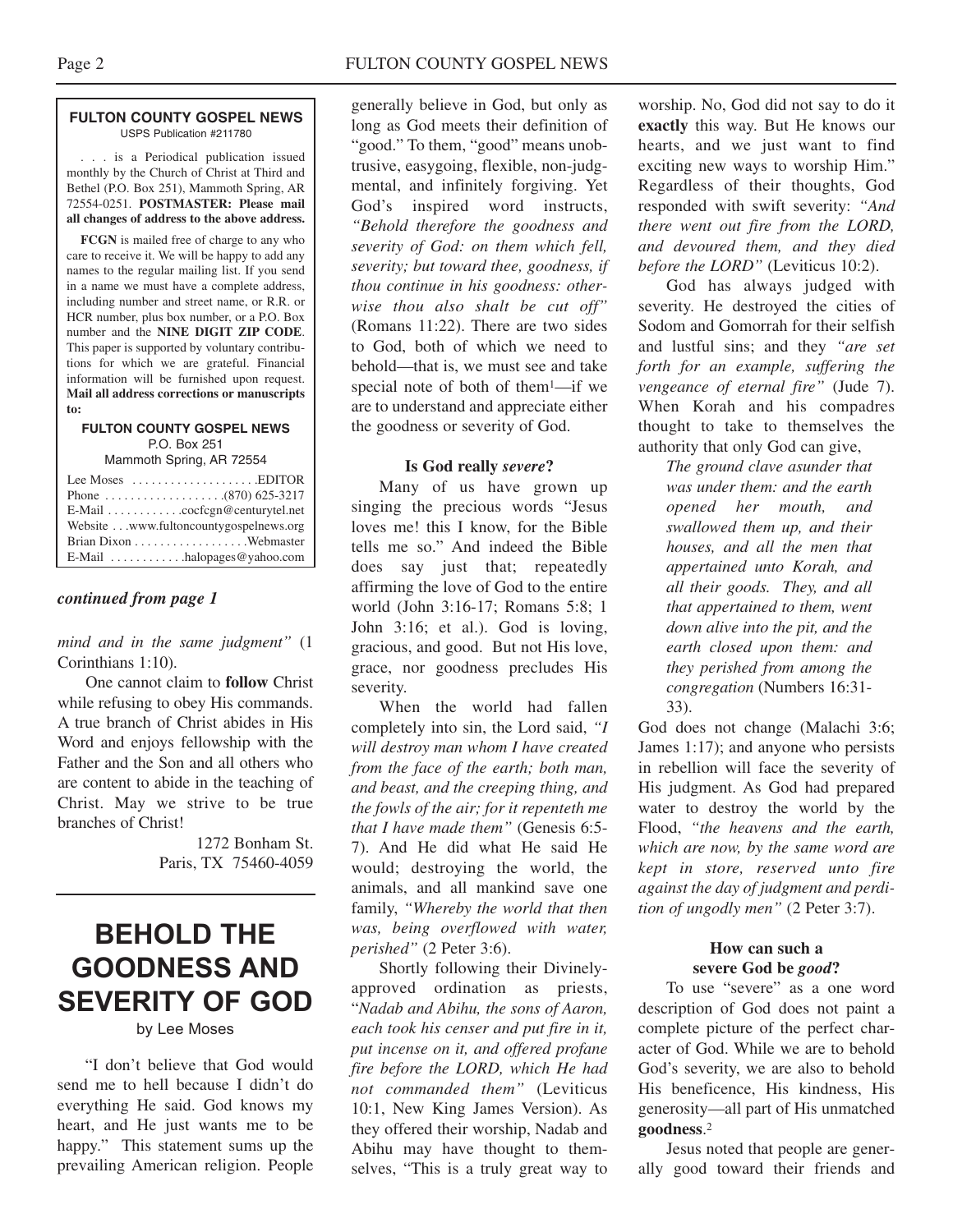family—but much less so toward strangers, and not at all toward their enemies (Matthew 5:43, 46-47). But God is good toward all: *"He maketh his sun to rise on the evil and on the good, and sendeth rain on the just and on the unjust"* (verse 45). Mankind's unworthiness and unappreciation does not diminish God's desire to be good to all mankind. Contrariwise, God makes **every effort** to be good to every man and woman, regardless of cost to Himself: *"For scarcely for a righteous man will one die: yet peradventure for a good man some would even dare to die. But God commendeth his love toward us, in that, while we were yet sinners, Christ died for us"* (Romans 5:7-8).

God's severity does not demean His goodness. God is absolutely **just**; that is, He is upright and fair (Psalm 145:17; Romans 9:14).3 He *"will render to every man according to his deeds"* (Romans 2:6). If we better understood the severity of sin, we could grasp why sin demands severe punishment (compare with Psalm 5:4- 5). In a sense, it could be said that God's goodness **demands** His severity.

That God is severe does not mean that He is **excessive**. While God does execute judgment strictly and punish intensely, He does not relish doing so (Ezekiel 33:11). God is not infinitely forgiving in the sense that He can forgive those who refuse to repent, but His forgiveness is limitless to those who **do** repent (Isaiah 55:7).

#### **What should be my response to the goodness and severity of God?**

One should not huffily reject God and His word because they do not conform to one's own preconceived notions. *"Be not highminded, but fear . . . take heed lest he also spare not thee"* (Romans 11:20-21). Neither should one's response be to attack the Christian who faithfully proclaims God's word (compare with Galatians 4:16). One's response should be to love the truth, and to love the God

who gave it (2 Thessalonians 2:10; John 17:17).

One's response should be to change his practices as one who appreciates the goodness and severity of God. *"Seeing then that all these things shall be dissolved, what manner of persons ought ye to be in all holy conversation and godliness, Looking for and hasting unto the coming of the day of God, wherein the heavens being on fire shall be dissolved, and the elements shall melt with fervent heat?"* (2 Peter 3:11-12). If we know that the judgment is coming, and that it may come at any moment, why would we live as though we are unconcerned about it? *"Or despisest thou the riches of his goodness and forbearance and longsuffering; not knowing that the goodness of God leadeth thee to repentance?"* (Romans 2:4). If we appreciate God's goodness, why would we spurn His word? We cannot use His goodness as a crutch to allow ourselves to live wickedly. God indeed knows our hearts; and the truth is, one who does not obey God **does not love him**! (1 John 5:3).

#### **Conclusion**

America, and the world, has formed God into the image it desires (compare with Romans 1:22-23). In the minds of many, God is not much different from Santa Claus or the Easter Bunny: soft and cuddly, and according to one's own imagination. However, there are two sides of God to behold. God is severe—He will judge the world through His Son, and will punish appropriately. And God is good—He has provided for all the means of pardon for the Judgment, at priceless sacrifice to Himself. How are you going to respond to the goodness and severity of God?

### **"A VERY LOVELY SONG"** by Lee Moses

The preaching of the Gospel should be attractive to God's people. Although there are certainly those who will plug their ears and run the other way, there are yet many people who appreciate good, sound Gospel preaching. Unfortunately, even among those who appreciate the faithful proclamation of the Gospel, there are many who do not heed the things that are said. "I sure enjoyed that sermon on seeking first the kingdom of God," one will say, and then miss evening worship because the late football game went into overtime. "Boy, it sure it shameful the way some Christians act," another will say following a sermon on the Christian's example; and the following day he will regale his fellow employees with dirty jokes and foul-mouthed tirades against the boss and customers. "That was a great sermon on prayer," another will exclaim, and fail to utter one private prayer the following week.

Such was the problem in Ezekiel's day. Ezekiel did not have to face the same persecution other prophets did. He prophesied to Israelites who were in captivity, who could readily observe that God's warnings were being fulfilled against them. The people, including the elders of the people, would often come to Ezekiel to receive counsel. And they often enjoyed hearing him, even though he offered stern rebuke against their practices.

*Also, thou son of man, the children of thy people still are talking against thee* (*"of thee,"* American Standard Version) *by the walls and in the doors of the houses, and speak one to another, every one to his brother, saying, Come, I pray you, and hear what is the word that cometh forth from the LORD. And they come unto thee as the people cometh, and they sit before thee as my people, and they hear thy*

<sup>1</sup> *"eidon,"* in Bauer, Danker, Arndt, and Gingrich, *A Greek-English Lexicon of the New Testament and other Early Christian Literature*, 3rd ed. (Chicago: Univ. Of Chicago Press, 2000), p. 279.

<sup>2</sup> *"chreestotees,"* BDAG, p. 1090.

<sup>3</sup> *"dikaios,"* BDAG, p. 246.